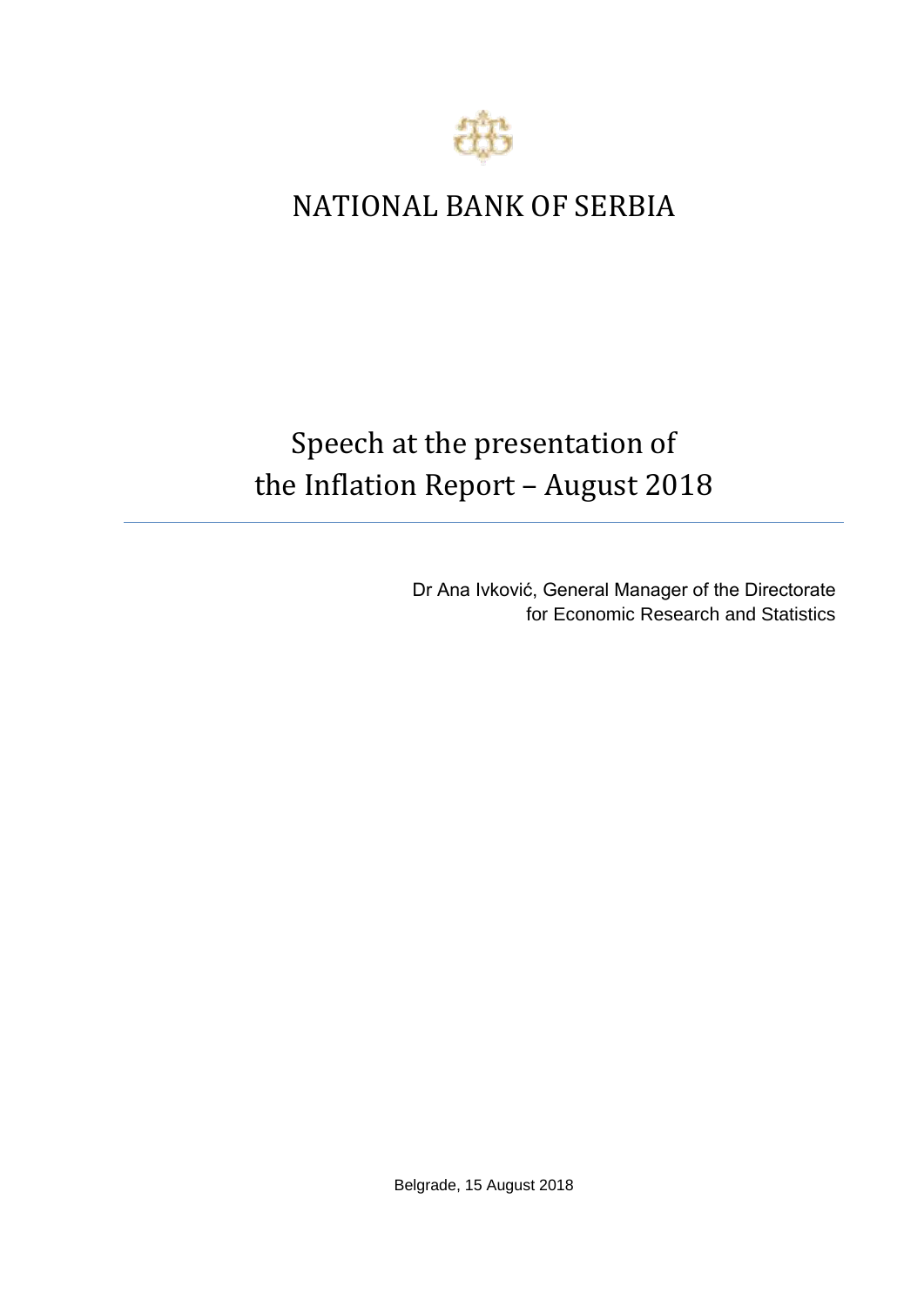#### *Ladies and gentlemen, esteemed members of the press, dear colleagues,*

Let us now give a brief overview of current macroeconomic developments, our new projections and monetary policy decisions.

We would first like to reiterate that gross domestic product growth of 4.5% year-on-year in the first half of the year surpassed our expectations stated in May. This means that the positive risks we emphasised in May now materialised, leading us to **raise the gross domestic product growth projection for this year from 3.5% to 4.0%**. The upward revision was a result of higher than forecast construction and agriculture growth on the production side, and faster investment growth on the expenditure side. We expect that **fixed investment** growth will remain high in the remainder of the year, and it seems that its share in gross domestic product will exceed **22%**.

After reaching this year's low in April, in line with our expectations, inflation stabilised from May at somewhat above 2%. The new projection also indicates that inflation will remain low and stable and continue to move within the target band (3±1.5%) in the next two years.



Positive fiscal trends also continued in the period since the previous *Inflation Report*. In the span of five months of 2018, consolidated budget recorded a surplus of RSD 9.3 billion, suggesting that this year as well **fiscal result will be better than planned** by the Fiscal Strategy. We also favourably assess the considerable increase in government capital expenditure, which contributes to investment and economic growth. **The share of public debt** in gross domestic product, which has moved **below 60%** since the start of the year, is another important indicator of the country's improving fiscal position.

In the first half of the year, **manufacturing exports continued their strong growth of 10.7% year-onyear**, with a positive contribution from all of its sectors. Imports grew in parallel, mainly of equipment and intermediate goods, owing to increased business and investment needs of the economy, and in part to higher global oil prices. Imports of consumer goods were also rose, though to a lesser extent, in line with growing household consumption. On the other hand, due to more favourable developments in trade in services and in the primary and secondary income accounts, **in the first half of 2018 the current account deficit declined by 0.7 percentage points** year-on-year to 5.4% of gross domestic product.

**Global economic growth outlook remains favourable**, though trade tensions between leading global economies give rise to risks that growth could be slower than expected. Growth in the euro area, our key trade partner, was dampened in the first half of the year, leading the European Central Bank to revise down the euro area growth projection for 2018 by 0.3 percentage points to 2.1%, while keeping

\* \* \*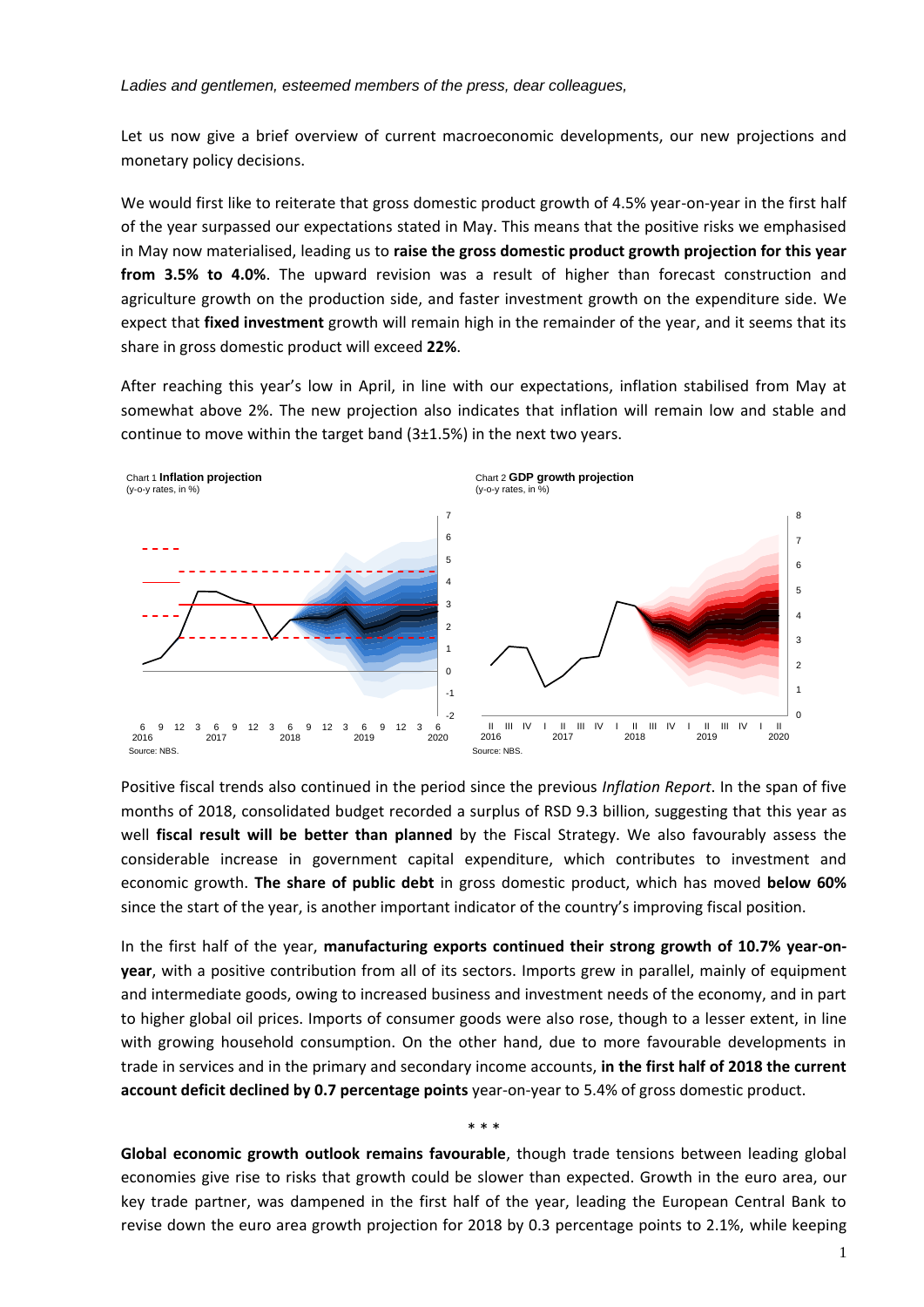the 2019 and 2020 projections unchanged. Still, it assesses that economic growth in the medium run will remain stable and broadly distributed, both sector-wise and geographically. It is reassuring that an agreement on cooperation to remove trade barriers was reached in late July between the European Union and the United States of America.







\* Eurostat preliminary estimate for Q2 2018.

Uncertainty in the international environment arises from volatile movements of global primary commodity prices. This mainly relates to oil prices, which have been on an upward path in the past year. Reaching even USD 79 per barrel on some days, oil prices were on average 11.2% higher in the second than in the first quarter, as a result of geopolitical tensions and other supply-side factors. Despite this, early August oil futures that we used in the projection suggest that oil prices will measure USD 74 per barrel by the end of this year, and fall to USD 71 and 68 per barrel in the next two years, levels somewhat higher than those assumed three months ago.

Uncertainties also surround global primary agricultural commodity prices, particularly taking into account their volatility in recent months, and the potential adverse weather effects in some regions and trade tensions between leading global economies. Bearing in mind the movement of futures, we lowered the assumption of their growth for this year compared to the previous projection (from 15.9% to 11.3%), while we revised upward the next year's projection (from 2.0% to 6.0%).



The above rise in oil prices in the global market was the primary reason for somewhat higher inflation in the international environment from the start of the year, and for higher inflation projections in most countries for this year. The European Central Bank raised its euro area inflation projection for 2018 and

Sources: IMF WEO (April 2018) and IMF WEO Update (July 2018).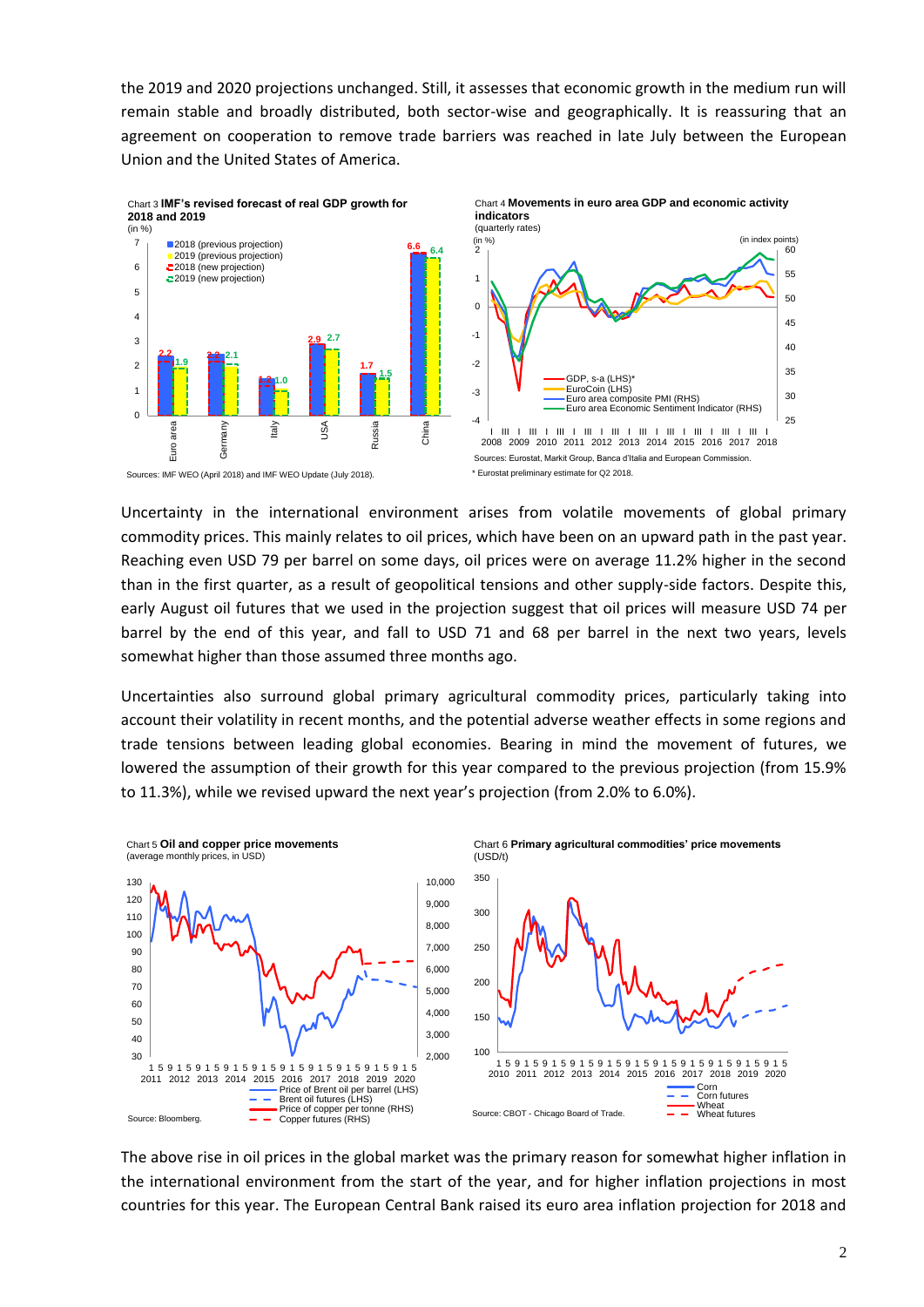2019 and did not change it for 2020, so inflation is expected to measure 1.7% during the entire projection horizon.

With inflation gradually approaching the 2% target, the European Central Bank will most probably conclude the asset purchase programme late this year. However, it will continue reinvesting principal payments from maturing securities for some time thereafter, and keep its key interest rates unchanged at least through the summer of 2019. On that basis, we estimate that the conditions in the international financial market remain favourable for Serbia.

Also, thanks to narrowed internal and external imbalances, Serbia is now more resilient to changes in the international environment. This is also indicated by the risk premium, which was slightly lower at end-July than at end-March, while for other emerging economies at the global and European level it gained 28 and 36 basis points, respectively. Investors' perception of Serbia is favourable, as also shown by the achieved capital inflow in the first half of this year of EUR 1.8 billion, mostly made up of foreign direct investment (EUR 1.3 billion). Foreign direct investment gained 8.6% from the same period last year and more than fully covered the current account deficit (128.5%), which contributed to continued appreciation pressures in the foreign exchange market. The expected net foreign direct investment inflow for the year as a whole of around EUR 2.6 billion will ensure full coverage of the current account deficit. We expect this trend also in the coming period, which will be one of the factors of external sustainability in the medium run.

To ease excessive short-term volatility of the exchange rate, since the start of the year the National Bank of Serbia has intervened in the foreign exchange market by purchasing EUR 1.48 billion net, while the dinar strengthened by 0.4% against the euro.



Past monetary policy easing drove down interest rates on dinar loans to new lows in the second quarter. Along with economic growth, labour market recovery, increased interbank competition, a relatively low country risk premium and low euro area interest rates, this contributed to the recovery in lending. Despite significant write-offs of non-performing loans, year-on-year growth in total loans (excluding the exchange rate effect) picked up since the start of the year to 7.6% in June, while it was even greater (14.1%) excluding the effect of the write-off and assignment of non-performing loans. The share of nonperforming loans in total loans fell drastically, to 7.8% in June, the lowest level since 2008, when this indicator of bank asset quality was introduced.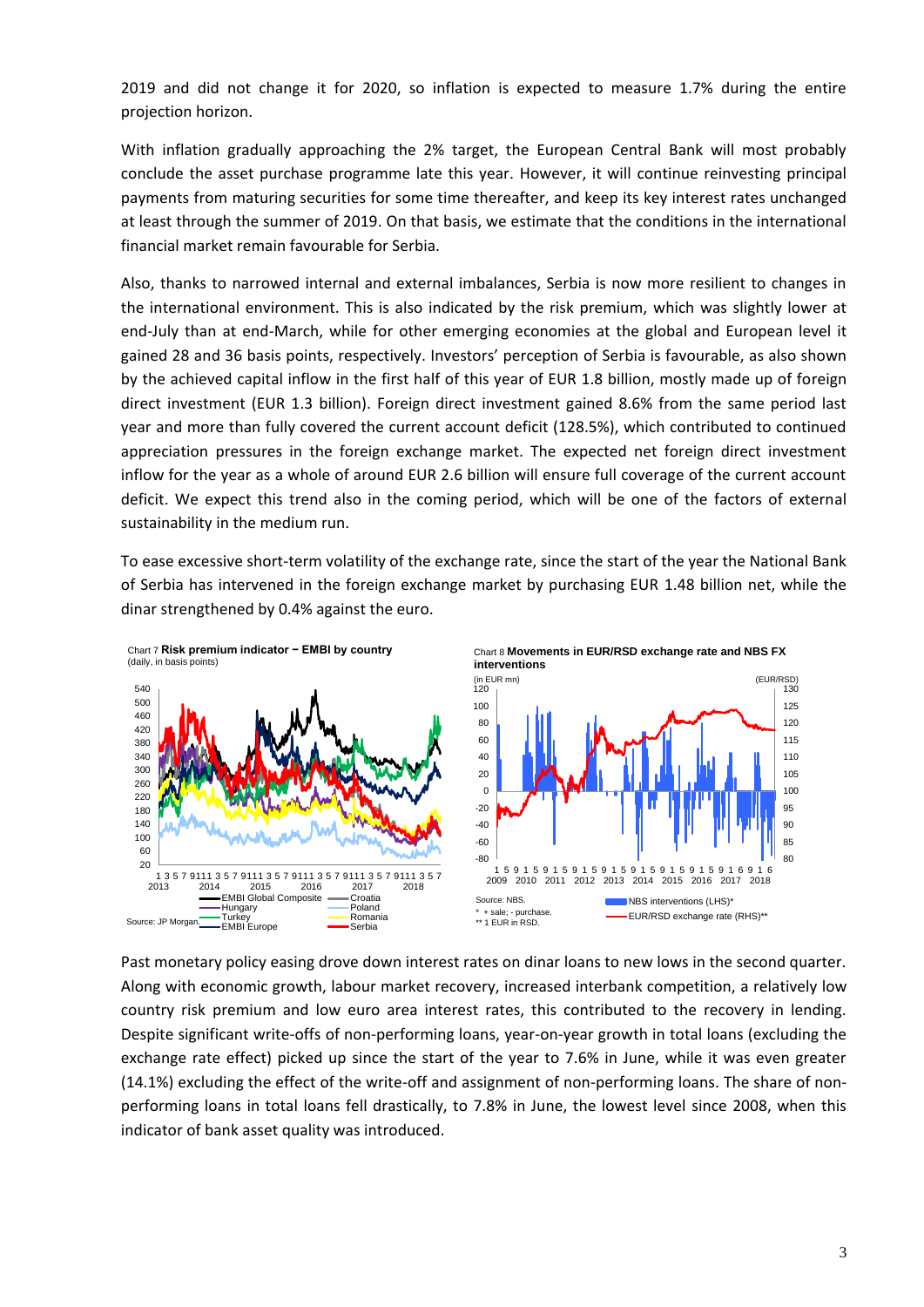Chart 9 **Contributions to annual GDP growth**  (in pp)





Robust gross domestic product growth diversified across sectors continued in the second quarter. According to the preliminary estimate of the Statistical Office, second-quarter growth equalled 4.4% year-on-year, surpassing our expectations. The highest contribution to growth continued to come from service sectors, which were positively affected by the recovery of domestic demand, and construction, mainly owing to faster implementation of infrastructure projects and a gradual recovery of the real estate market. Industry and agriculture were also positive contributors. Thus, growth in the first half of the year reached 4.5% year-on-year, the highest figure in ten years.

Based on developments in the first half of the year, we revised the gross domestic product growth forecast for 2018 to around 4%, or 0.5 percentage points higher than in the May projection. The upward revision was a result of faster than expected construction and agriculture growth on the production side, and faster investment growth on the expenditure side, which we mentioned as positive risks in the May projection. We did not change the gross domestic product growth forecast for 2019 (3.5%), in part due to the high base on account of faster growth this year.

We estimate that this and next year's economic growth will be driven by domestic demand, i.e. investment and household consumption. A basis for further growth in private investment is the favourable macroeconomic environment and growth outlook, supported also by favourable financial conditions. Along with an increase in government capital expenditure, this should increase the share of investment in gross domestic product to 22% this year, ensuring preconditions for sustainable mediumterm growth of around 4%. Also, favourable terms of borrowing, further growth of disposable income of households on account of the achieved and expected increase in wages and employment, and gradual recovery of consumer confidence, will lead to further expansion of household consumption. We also expect that exports, particularly of manufacturing, will continue to grow at two-digit rates, supported by external demand, above all investment, on which account we expect imports of equipment and intermediate goods to grow.

Inflationary pressures on account of the majority of factors remain low. Consistent with the expectations we stated in May, after reaching this year's lowest point in April, year-on-year inflation has moved within the target tolerance band (3.0±1.5%), measuring 2.4% in July. Prices of fresh vegetables recorded somewhat elevated growth, as did the prices of petroleum products, due to a continued increase in global oil prices. On the other hand, a quarter of the prices in the consumer basket increased in the targeted band of 1.5–4.5%, and a half by less than 1.5%, confirming that inflationary pressures remain low. If we were to exclude volatile categories from the consumer basket, such as the prices of

\* \* \*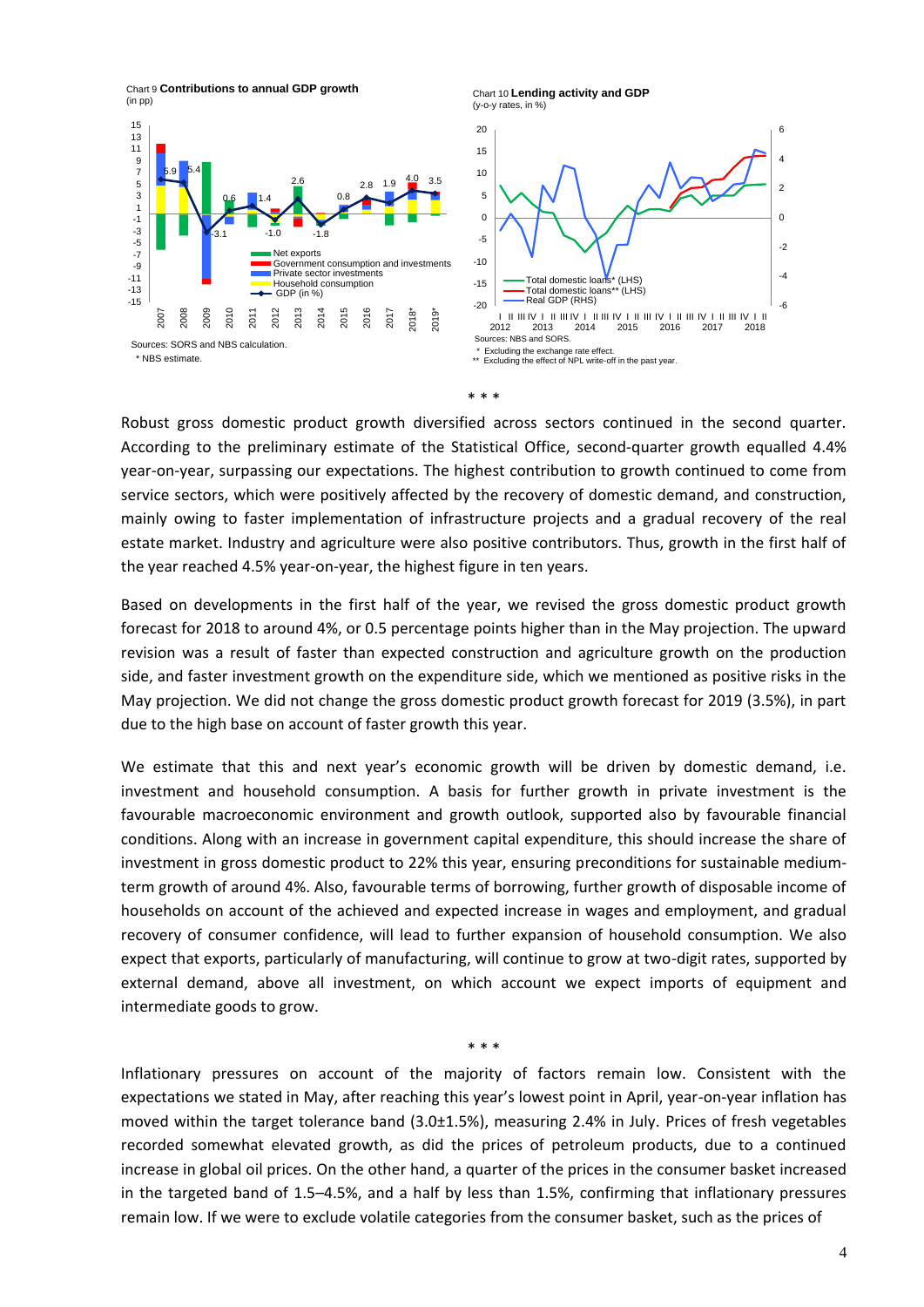

food, energy, alcohol and cigarettes, we would get core inflation, which has moved in the range of 0.8% to 0.9% year-on-year since March. Subdued inflationary pressures are also reflected in the inflation expectations of financial and corporate sectors which are anchored around the target midpoint of 3%.

### *Under our central projection, year-on-year inflation will continue to move within the target tolerance band in the next two years – below the target midpoint (3.0±1.5%) by late 2019, though it will temporarily approach it in the first months of next year owing to the low base effect from the start of this year.*

In the short term, low costs of food production will have a disinflationary effect, and next year inflation will be dragged down by this year's high base of fruit and vegetables and petroleum products. The main drivers of inflation in the medium run will be the gradual waning of disinflationary pressures on account of the dinar's appreciation in the previous period, and the rise in aggregate demand.



Chart 13 **Inflation projection** (y-o-y rates, in %)

Having cut the key policy rate by a total of 50 basis points in March and April to 3%, the Executive Board kept it unchanged. The Executive Board made decisions in consideration of the projected movement of inflation and its underlying factors, and the expected effects of past key policy rate cuts. Caution was also mandated by the uncertainty in the international financial market and the market of primary commodities, particularly crude oil and primary agricultural commodities.